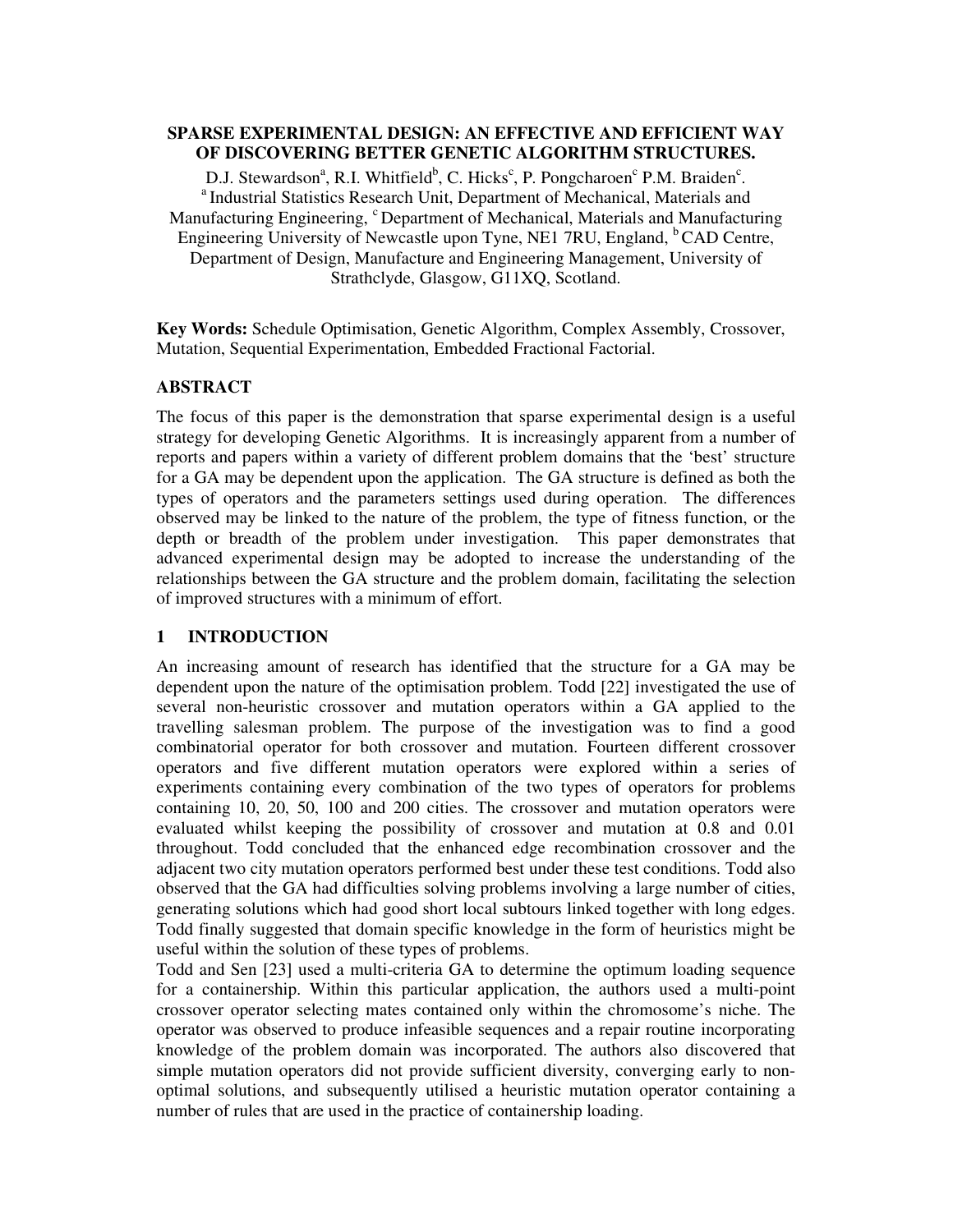Simpson et al. [19] demonstrated the use of a GA for calibrating friction factors within a piping network. Two different coding schemes were used: a discrete coding, and, a continuous coding which included new crossover and mutation operators. A mutation rate of zero was used throughout their experiments since it was previously discovered that the mutation rate had little effectiveness on the GA search within this particular application – Simpson & Goldberg [18]. The authors concluded that the discrete coding produced a more efficient search than the continuous representation, probably due to the significantly smaller search space.

Pongcharoen et al. [14] utilised experimental design to identify the appropriate values for the probabilities of crossover and mutation, the populations size and the number of generations. A full factorial experiment was created with five replications and from the results it was discovered that the number of generations and population size were both significant factors. The authors also concluded that high levels of mutation probability resulted in lower penalties, whilst crossover probability was discovered not to be statistically significant.

It is apparent from the work reviewed here that discrepancies exits with respect to the selection of the most appropriate structure for the GA. These discrepancies are most probably due to differences within the problem domain, indicating that the GA should be tailored to the problem to achieve efficient operation. Section 2 describes the GA used within this investigation, whilst Section 3 discusses the application of sparse experimental design for the selection of the most appropriate GA structure. Conclusions are drawn within Section 4.

# **2 GENETIC ALGORITHM STRUCTURE**

Within this research, the general procedure for Genetic Algorithms developed by Goldberg [8] has been modified such that infeasible schedules may be repaired using an approach based upon precedence adjustments*.* The objective of the GA is to minimise the penalties due to the early supply of components and assemblies and the late delivery of final products, whilst simultaneously considering capacity utilisation. This ensures timeliness and appropriateness within the coordination of component manufacture and assembly operations. The algorithm is illustrated within Figure 1.

The gene is encoded using an alphanumeric string containing two parts. The first part represents the operation number and the second represents the part code. Process times, date due and assembly relationships may be obtained from the part code.

The genes are then randomly combined to produce a population of chromosomes or candidate solutions. The chromosome is consequently divided into *n* sub-chromosomes which represent the sequence of activities for the *n* resources – see Figure 2.

The fitness function then evaluates each chromosome with respect to the total sum of earliness and tardiness costs. The probability of survival, and the number of replicates of a chromosome, is determined based upon its fitness using standard roulette wheel techniques – Goldberg [8]. Those chromosomes not selected using the roulette wheel are removed from the population.

Two chromosomes are then selected at random from the population and based upon the likelihood of the crossover probability have a crossover operator performed on them to produce two new permutations containing genetic material from the original chromosomes. Those chromosomes that do not have the crossover operator performed upon them are carried through.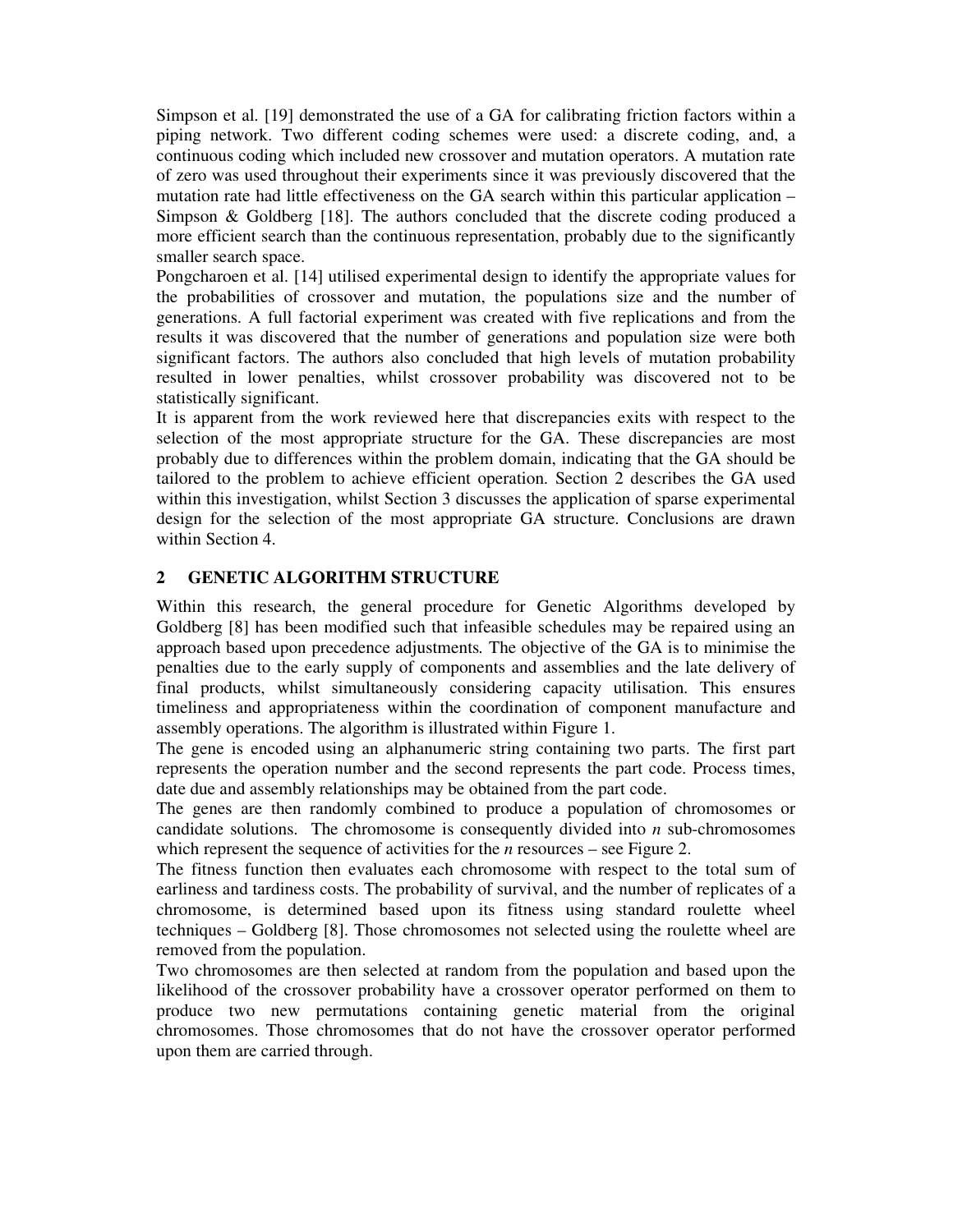

**Figure 1.** A general structure of Genetic Algorithms developed for production scheduling.

Similarly the mutation operator has a mutation probability likelihood to produce random changes within a randomly selected chromosome. Those chromosomes that do not have the mutation operator performed upon them are carried through.

Both the crossover and mutations operators when applied to chromosomes representing sequences of activities within a scheduling problem may, however, produce an impossible routing or assembly sequence since the operators are probabilistic and contain no domainspecific knowledge about the scheduling problem.



Figure 2. Sub-chromosome representation of resource sequence

Infeasible schedules are rectified using a four-stage repair process:

- Impossible routings are identified and converted into feasible sequences by reordering the operations.
- Ensuring that all components and sub-assemblies are correctly sequenced prior to their subsequent assembly by checking and reordering the precedence.
- Ensuring that all timing constraints are satisfied regarding the completion of previous operations. This may introduce a delay between operations.
- Identifying and avoiding deadlock through the cyclical dependencies of operations and resources.

Table 1 lists eleven crossover operators, whilst Table 2 lists eight different mutation operators. The operators indicated with one tick are implemented within the GA scheduling program, whilst those marked with two ticks are investigated within the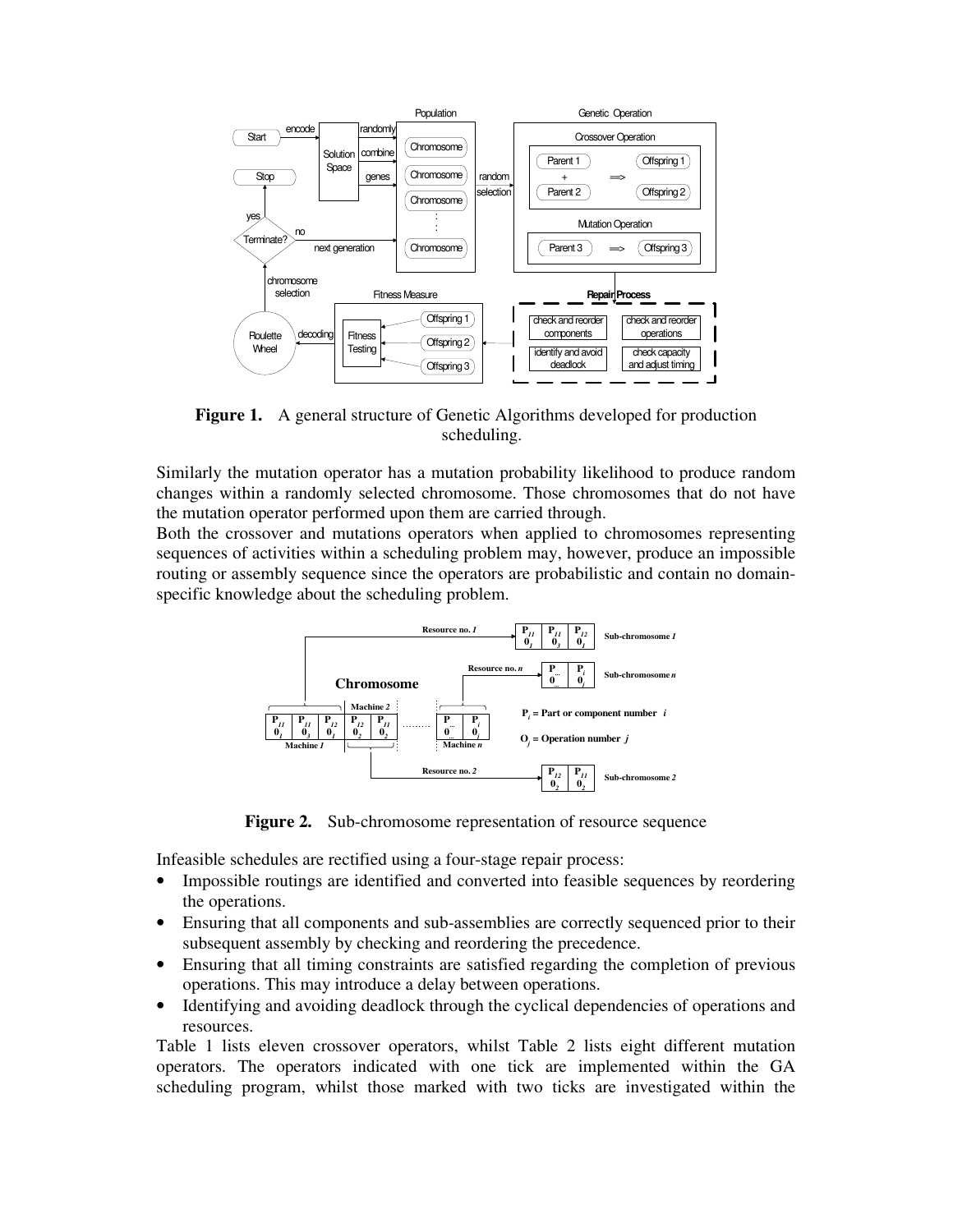experimental programme described within this paper. A full description of these and other operators is given by Pongcharoen et al. [13].

| Initial     | Description                       | Reference                | <b>BCGA</b>  |
|-------------|-----------------------------------|--------------------------|--------------|
| <b>CX</b>   | Cycling crossover                 | Oliver et al. [12]       | $\checkmark$ |
| <b>EERX</b> | Enhanced edge recombination       | Starkweather et al. [20] | $\checkmark$ |
|             | crossover                         |                          |              |
| <b>MPX</b>  | Maximal preservation crossover    | Mühlenbein et al. [10]   | $\checkmark$ |
| 1PX         | One point crossover               | Murata & Ishibuchi [11]  | $\checkmark$ |
| OX          | Order crossover                   | Davis [2]                | $\checkmark$ |
| <b>PBX</b>  | Position based crossover          | Syswerda <sup>[21]</sup> | $\checkmark$ |
| <b>PMX</b>  | Partial matching crossover        | Goldberg $&$ Lingle [7]  | $\checkmark$ |
| LOX         | Linear order crossover            | Falkenauer et al. [5]    |              |
| 2PEX        | Two point end crossover           | Murata [11]              |              |
| 2PCX        | Two points centre crossover       | Murata [11]              | ✓✓           |
| DX          | Diagonal (three parent) crossover | Eiben et al. [4]         |              |

**Table 1.** Crossover operations

| Initial    | Description                         | Reference    | <b>BCGA</b>  |
|------------|-------------------------------------|--------------|--------------|
| 2OAS       | Two operations adjacent swap        | Murata [11]  | ✓✓           |
| 3OAS       | Three operations adjacent swap      | Murata [11]  | $\checkmark$ |
| 2ORS       | Two operations random swap          | Murata [11]  | $\checkmark$ |
| 3ORS       | Three operations random swap        | Murata [11]  | $\checkmark$ |
| IM         | Inverse mutation                    | Goldberg [7] | ✓✓           |
| <b>SOM</b> | Shift operation mutation            | Murata [11]  | $\checkmark$ |
| <b>CIM</b> | Centre Inverse mutation             | Tralle [24]  | $\checkmark$ |
| E2ORS      | Enhanced two operations random swap | Tralle [24]  | $\checkmark$ |

**Table 2.** Mutation operations

### **3 APPLICATION OF DESIGNED EXPERIMENTS**

3.1 Screening experiment

A sequential experimental strategy was adopted to identify the genetic operators and parameters that produce results with minimum total cost. The factors considered in the screening experiment were: the combination of population size and number of generations (P/G); the probabilities of crossover (%C) and mutation (%M), and, the crossover (COP) and mutation operators (MOP). An  $L_4$  fractional factorial design embedded within an 8 level Latin Square was used for the screening experiment. The total number of possible combinations of factors at each level in this case is  $8^2\%2^3 = 512$ . A full factorial experiment of all these would take approximately 1280 hours to complete at 2.5 hours per run. However the screening experiment involved only a sub-set of 32 of the possible 512 runs, replicated using two random seeds, which took less than 80 hours in total. This is a saving of about 1200 hours, being approximately 94% of the potential spend.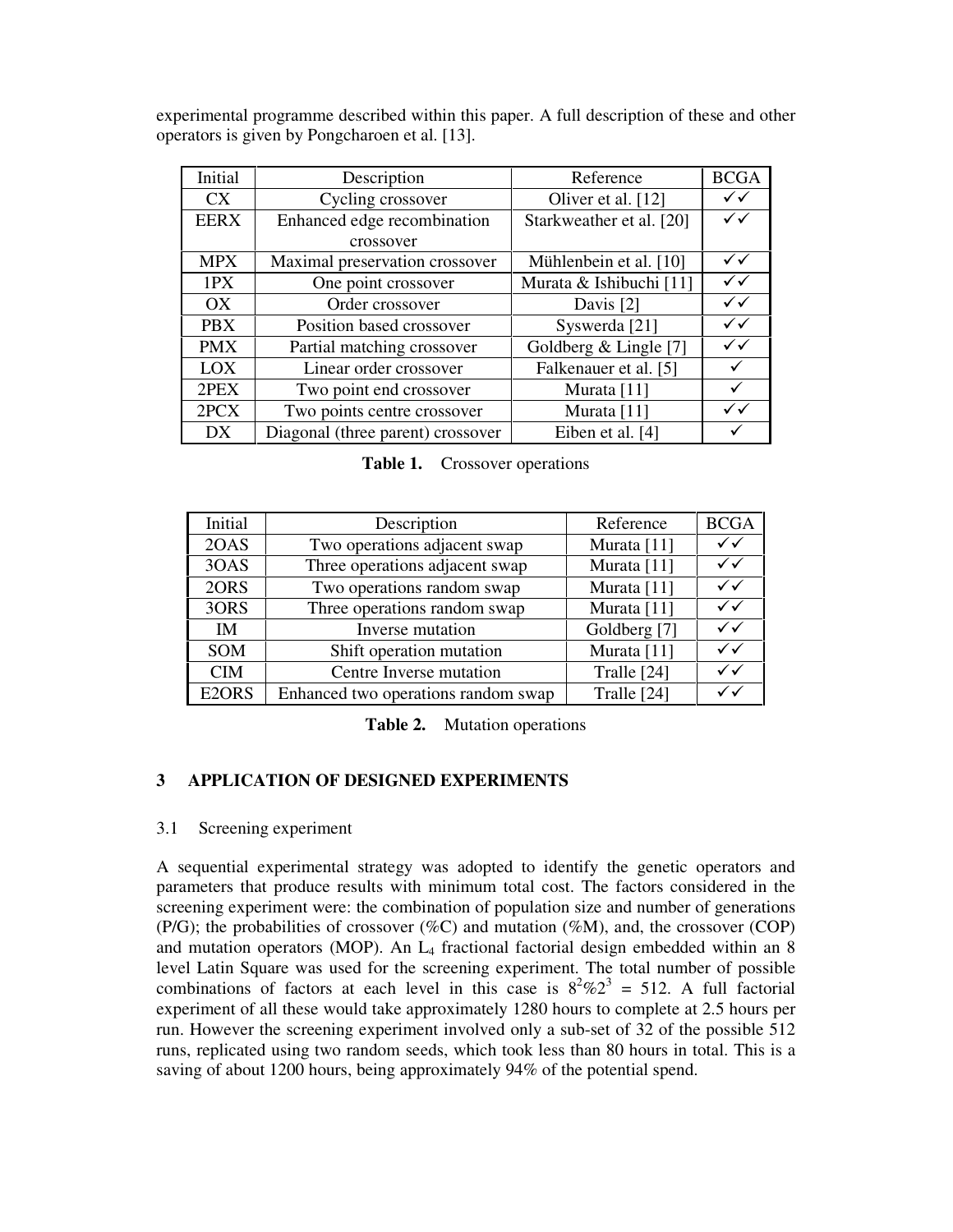| Mutation   | Crossover operators         |               |            |                             |    |            |            |      |  |  |
|------------|-----------------------------|---------------|------------|-----------------------------|----|------------|------------|------|--|--|
| operators  | <b>CX</b>                   | <b>EERX</b>   | <b>MPX</b> | 1PX                         | OX | <b>PBX</b> | <b>PMX</b> | 2PCX |  |  |
| 2OAS       | A                           |               |            |                             |    | D          | C          | B    |  |  |
| 3OAS       | B                           | A             |            |                             |    |            | D          |      |  |  |
| 2ORS       | $\mathcal{C}_{\mathcal{C}}$ | B             | A          |                             |    |            |            |      |  |  |
| 3ORS       | D                           | $\mathcal{C}$ | B          | A                           |    |            |            |      |  |  |
| IM         |                             | D             | C          | B                           | A  |            |            |      |  |  |
| <b>SOM</b> |                             |               | D          | $\mathcal{C}_{\mathcal{C}}$ | B  | A          |            |      |  |  |
| E2ORS      |                             |               |            | D                           | C  | B          | A          |      |  |  |
| <b>CIM</b> |                             |               |            |                             | D  |            | В          | A    |  |  |

|         | Parameter settings |       |       |            | Coded parameter settings |    |                          |
|---------|--------------------|-------|-------|------------|--------------------------|----|--------------------------|
| Combine | P/G                | $\%C$ | $\%M$ | Combine    | P/G                      | %C | $\%M$                    |
| A       | 60/20              | 0.9   | 0.18  | $\sqrt{ }$ |                          |    |                          |
| B       | 60/20              | 0.3   | 0.02  |            |                          | -  | $\overline{\phantom{0}}$ |
| C       | 20/60              | 0.3   | 0.18  |            | -                        | -  |                          |
|         | 20/60              | 0.9   | 0.02  |            | -                        |    | $\overline{\phantom{0}}$ |

| Parameter settings |     |       |         | Coded parameter settings |       |                          |
|--------------------|-----|-------|---------|--------------------------|-------|--------------------------|
| P/G                | %C  | $\%M$ | Combine | P/G                      | % $C$ | $\%M$                    |
| 60/20              | 0 ዓ | 0.18  |         |                          |       |                          |
| 60/20              | 0.3 | 0.02  | B       |                          |       | $\overline{\phantom{0}}$ |
| 20/60              | 03  | 0.18  |         | $\overline{\phantom{0}}$ | - 1   |                          |
| 20/60              |     | ന     |         |                          |       |                          |

**Table 3.** Screening stage design

## 3.2 Screening experiment results

The screening results were analysed using the general linear model form of ANOVA which is one of the most effective methods for analysing a balanced combination of categorical and non-categorical factors – Draper and Smith [3]. The analysis of variance for the two replicates within the screening experiment is shown within Table 4 which includes the estimates of the main effects as well as the two-way interactions between the random seed and the probability of probability of mutation, crossover and the P/G combination. The seed interaction was investigated because it is a potential nuisance factor, and it can be seen that there may be a difference between seeds with respect to the effect of P/G. Sexton et al. [17] advised not to ignore p values of less than 0.2 in screening experiments with lower power, however, many screening experiments consider effects with much bigger p values than this as potentially significant – Box and Liu [1].

| Source              | DF | SS      | MS     | F    | P     |
|---------------------|----|---------|--------|------|-------|
| $P/G$ (%C-%M)       | 1  | 243.48  | 243.48 | 7.06 | 0.011 |
| $\%C$ (P/G- $\%M$ ) | 1  | 195.78  | 195.78 | 5.68 | 0.022 |
| $%M(P/G-%C)$        | 1  | 21.39   | 21.39  | 0.62 | 0.435 |
| COP                 | 7  | 232.58  | 33.23  | 0.96 | 0.470 |
| <b>MOP</b>          | 7  | 164.23  | 23.46  | 0.68 | 0.688 |
| Seed                |    | 4.96    | 4.96   | 0.14 | 0.706 |
| Seed * $\%M$        |    | 55.66   | 55.66  | 1.61 | 0.211 |
| Seed * $\%C$        |    | 43.82   | 43.82  | 1.27 | 0.266 |
| Seed $*$ P/G        |    | 76.15   | 76.15  | 2.21 | 0.145 |
| Error               | 42 | 1448.25 | 34.48  |      |       |
| Total               | 63 | 2486.30 |        |      |       |

**Table 4.** Analysis of variance for screening experiment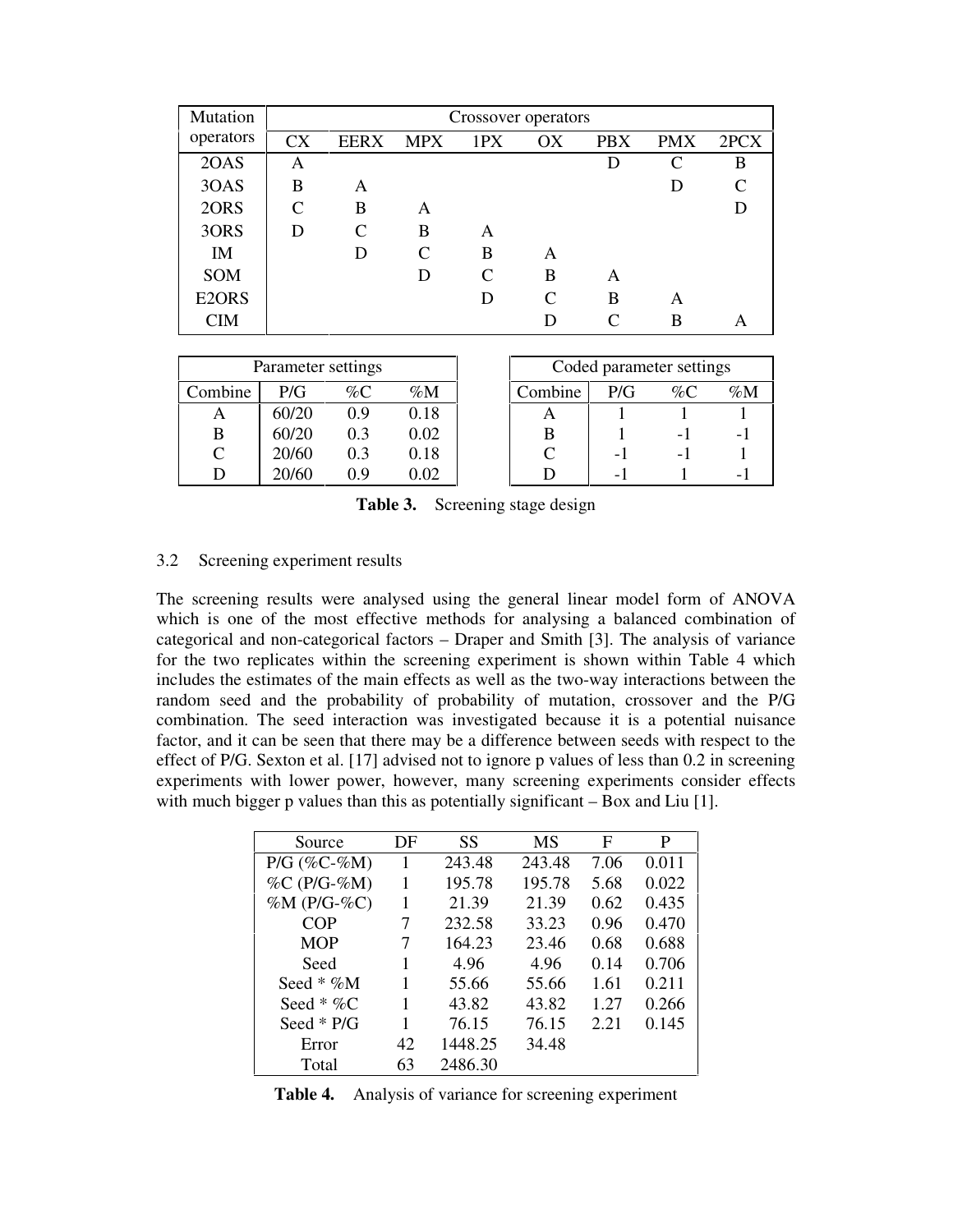Table 4 also indicates that the population/generation (P/G) combination and the probability of crossover, or the interaction  $(P/G^* \%M)$  with which it is confounded, is significant. Earlier work, Pongcharoen et al. [15],[16], suggested that the P/G\*%M interaction was likely to be active. All the two factor interactions are confounded with the main effects in this design, and hence cannot be estimated separately.

Standard ANOVA assumes that there is common residual variance across the design space. The possibility of the effect of some apparent non-homogeneity of variance was investigated via the application of a logarithmic transform to the response, a procedure described by Grove and Davis [9]. Fears that this may be a problem proved unfounded.

| Crossover        |       | Mean Standard | Mutation           |       | Mean Standard |
|------------------|-------|---------------|--------------------|-------|---------------|
| <b>Operators</b> | £k    | Deviation     | Operators          | £k    | Deviation     |
| <b>EERX</b>      | 103.2 | 2.28          | 2OAS               | 104.6 | 2.28          |
| CX               | 104.5 | 2.28          | IΜ                 | 105.4 | 2.28          |
| <b>PBX</b>       | 105.3 | 2.28          | <b>CIM</b>         | 105.4 | 2.28          |
| 1PX              | 107.0 | 2.28          | <b>SOM</b>         | 105.9 | 2.28          |
| <b>PMX</b>       | 107.3 | 2.28          | 2ORS               | 106.1 | 2.28          |
| <b>MPX</b>       | 107.6 | 2.28          | E <sub>2</sub> ORS | 107.7 | 2.28          |
| OX               | 108.6 | 2.28          | 3ORS               | 108.0 | 2.28          |
| 2PCX             | 109.6 | 2.28          | 3OAS               | 110.0 | 2.28          |

**Table 5.** Relative performance of crossover and mutation operators

The result of the analysis of variance for the screening experiment did not find the effect of different crossover and mutation operators to be statistically significant. However, Table 5 shows that there are differences in the results obtained with different operators which are of practical significance. It can be seen that the enhanced edge recombination crossover (EERX) algorithm had the lowest mean penalty costs, whilst the two point centre crossover (2PCX) had the highest mean. Similarly, the two operation adjacent swap (2OAS) mutation operator produced the 'best' mean result, whilst the three operation adjacent swap (3OAS) produced the 'worst'. These differences could be established as truly significant if greater statistical power were applied by running more trials. This can also be established by picking the 'best' and 'worst' for further investigation.

### 3.3 Second stage experiment

A second experiment was designed to further explore the relative performance of some of the genetic operators. The experimental design for the second stage was a  $2<sub>N</sub><sup>5-1</sup>$  $_V^{-1}$  design, which included the same levels of population/generation combination and probabilities of crossover and mutation used in the screening experiment. However, only the highest and lowest scoring crossover and mutation operators from the screening stage were considered. Note that in the first two (of four) replications of this  $L_{16}$  design only 14 of the 16 combinations were additional runs, as the other two had already been completed during the screening stage.

### 3.4 Second stage results

The analysis of variance for the factors and/or their two factor interactions that were found to be statistically significant is displayed within Table 6. The probability of mutation is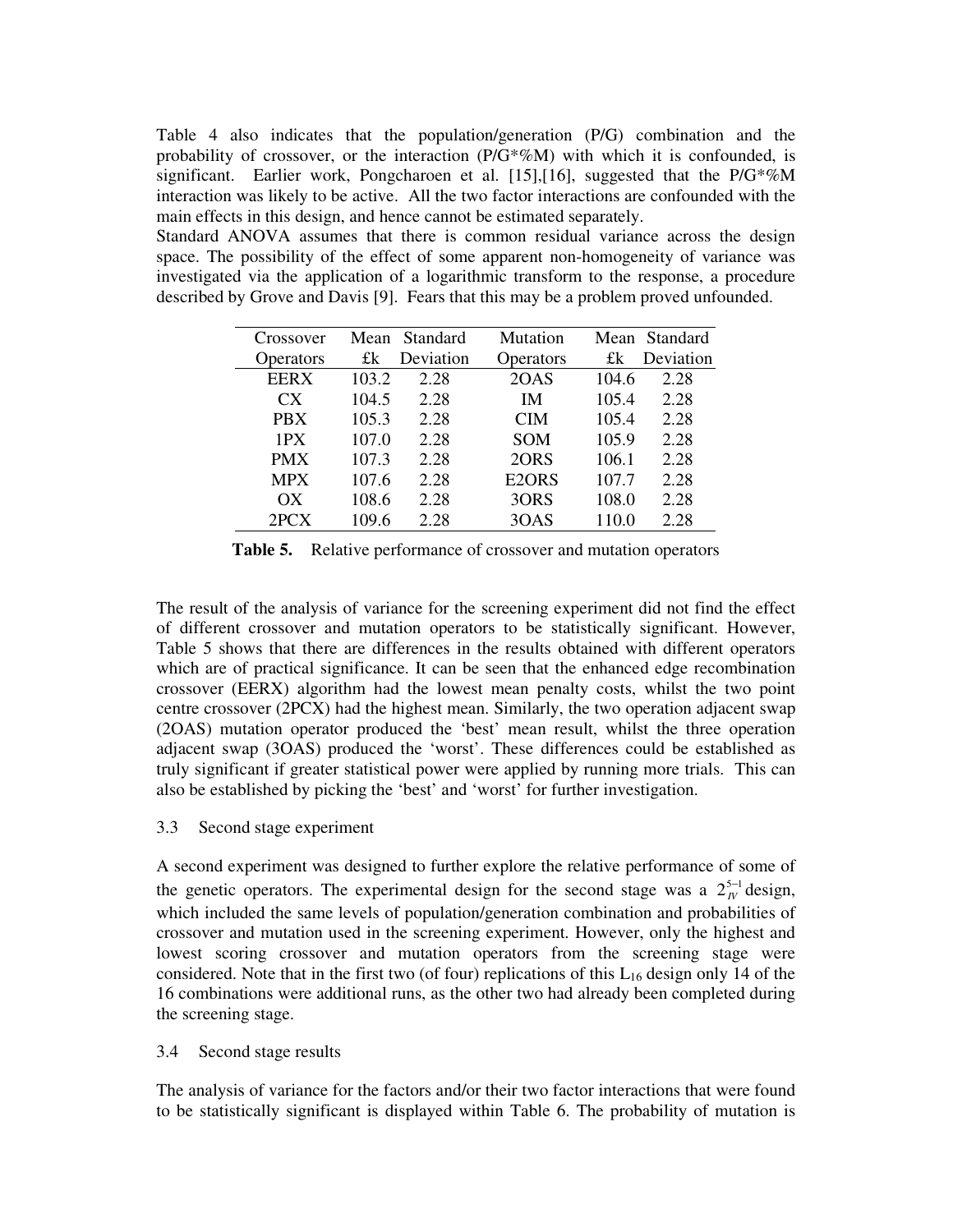seen to be important since, results being achieved with higher probabilities, thus confirming the earlier findings from Pongcharoen et al. [15],[16]. Note that the screening experiment previously found the probability of mutation to be statistically insignificant. The crossover probability is not statistically significant within the range considered, confirming the findings of earlier studies, and it is now clear that the screening stage results may be due to the effect of the confounding. It is apparent that the significance of factors may be affected by either the specific GA application, or by the operators used.

The difference in performance between the chosen crossover and mutation operators is established as statistically significant in the second stage experiment. All the other factors are either significant on their own, or in conjunction with other factors (as interactions). Both the effect of different seeds and crossover operator needs to be considered when setting an optimum level for the probability of crossover and choice of P/G level respectively. These tests are more conclusive than the screening experiment partly because there are fewer factor levels considered and as a result there is greater power to distinguish between the effect of changed factor settings in relation to the number of tests.

| Source       | DF | SS      | <b>MS</b> | F     | P     |
|--------------|----|---------|-----------|-------|-------|
| $\%M$        |    | 101.01  | 101.01    | 7.36  | 0.009 |
| $\%C$        |    | 27.38   | 27.38     | 1.99  | 0.164 |
| <b>MOP</b>   | 1  | 116.42  | 116.42    | 8.84  | 0.005 |
| <b>COP</b>   |    | 138.58  | 138.58    | 10.09 | 0.003 |
| P/G          | 1  | 0.63    | 0.63      | 0.05  | 0.832 |
| Seed         | 3  | 54.14   | 18.05     | 1.31  | 0.280 |
| $COP * P/G$  | 1  | 56.91   | 56.91     | 4.14  | 0.047 |
| Seed $* \%C$ | 3  | 107.51  | 35.84     | 2.61  | 0.061 |
| Error        | 51 | 700.30  | 13.73     |       |       |
| Total        | 63 | 1302.88 |           |       |       |

**Table 6.** Analysis of variance for the investigation of the significance of genetic operations

In practice, additional replicates were run until the statistical power was sufficient to identify the statistical significance of the genetic operators. After two replicates, only the mutation operators had still not been established as statistically significant. Again a ln(y) data transformation was considered due to the possibility of non-homogenous variance, but was found to have no effect on results. Both histograms of residuals and probability plots produced satisfactory results. The relative performances of the crossover and mutation operators are shown in Table 7.

| Crossover and mutation operators                    | Mean  | Standard  |
|-----------------------------------------------------|-------|-----------|
|                                                     |       | deviation |
| <b>Enhanced Edge Recombination Crossover (EERX)</b> | 105.5 | 0.692     |
| Two Points Centre Crossover (2PCX)                  | 108.4 | 0.692     |
| Two Operations Adjacent Swap (2OAS)                 | 105.4 | 0.692     |
| Three Operations Adjacent Swap (3OAS)               | 1085  | 0.692     |

**Table 7.** Relative performance of crossover and mutation operators

The best results were obtained with the enhanced edge recombination crossover (EERX) and the two point adjacent swap (2OAS) mutation operator confirming both results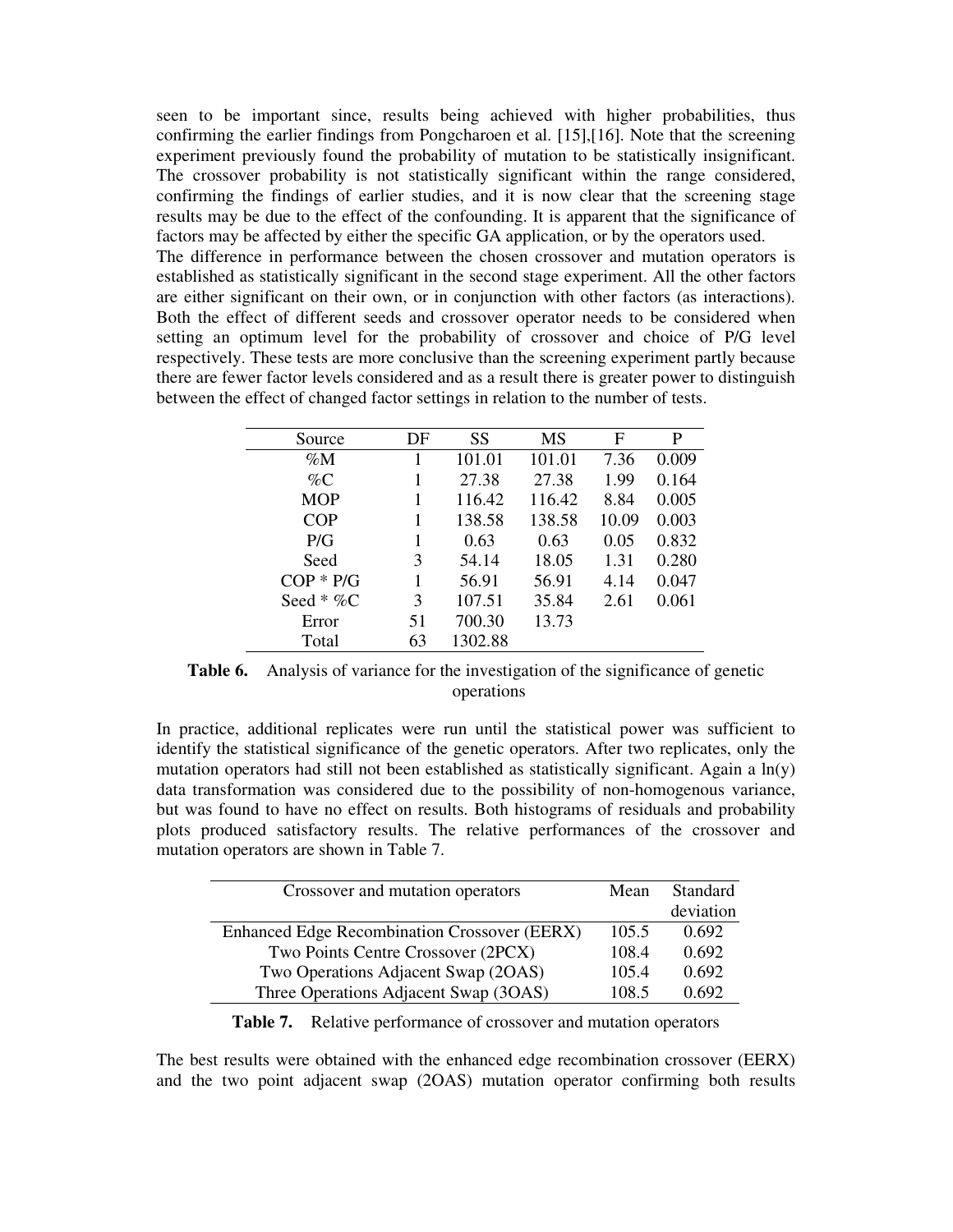obtained by Todd [22] and from within the screening experiment. The standard deviation was reduced from 2.28 to 0.692, which was due to improved statistical power.

Table 8 shows the coefficients from the best regression model with operators coded as  $\pm 1$ . The interaction COP\*P/G has a negative value. EERX was coded as  $-1$  and the result indicates that a low value of P/G should be chosen to get the best result with this operator.

| Predictor   | Coefficient | Standard  | P value |
|-------------|-------------|-----------|---------|
|             |             | deviation |         |
| Constant    | 106.975     | 0.485     | 0.000   |
| COP         | $+1.4715$   | 0.485     | 0.004   |
| <b>MOP</b>  | $-1.5615$   | 0.485     | 0.002   |
| $\%M$       | $-1.2563$   | 0.485     | 0.012   |
| $COP * P/G$ | $-0.9430$   | 0.485     | 0.057   |

| Table 8.<br>Regression analysis |  |
|---------------------------------|--|
|---------------------------------|--|

The interactions between the factors are shown in Figure 3. EERX produces slightly better results than 2PCX for a high value of P/G, however with a low value of P/G, the difference is more pronounced.

This information can be used to determine the optimum combination of the Genetic Algorithm operators and parameters. The levels of the factors which lead to the lowest penalty costs are: crossover operator EERX and mutation operator 2OAS, a low setting of P/G, a high probability of mutation and, based upon screening experiment findings, a low probability of crossover. A test with more statistical power might find that the probability of crossover is significant.



**Figure 3.** Interaction diagram for P/G combination and crossover operator

The population-generation and probability factors identified are the best over the range of operators tested. It also seems that several of the operators will perform well at these settings. However the model suggests that even better results may be obtained with a higher mutation probability than 0.18.

The findings differ from the earlier work with regards to the setting of P/G. In Pongcharoen et al. [15],[16] the best setting was a high P/G combination but in that work the operators 1PX and IM were used. In another study (Garzon et al. [6]) both the probability of mutation and crossover were found to be statistically significant. This is all further evidence that the importance of particular factors may be case, application or fitness function specific.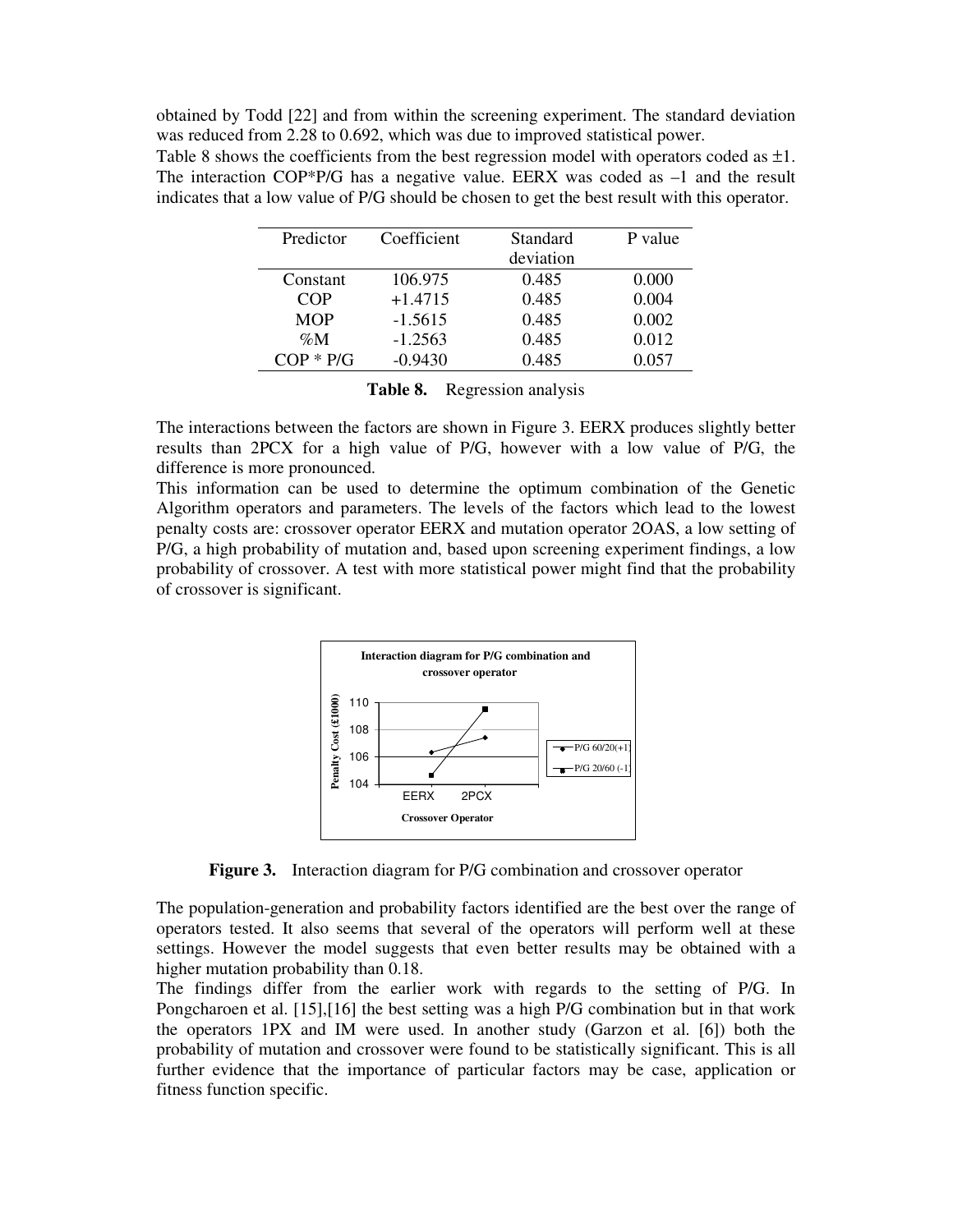### **4 CONCLUSIONS**

The performance of the Genetic Algorithm scheduling tool is influenced by a large number of factors. The investigation of these requires an efficient experimental design to enable the work to be performed within a reasonable time. A screening experiment was performed in which a fractional factorial was embedded within a half Latin Square. This is a novel experimental design. At this stage it was found that the population/generation (P/G) combination and the probability of crossover were statistically significant. Although the operators used were not statistically significant, differences in performance were obtained which were of practical importance.

The second stage experiment used a half-fraction design with a reduced number of GA operators. This increased the statistical power of the tests. It showed that the choice of operators was statistically significant. It also revealed interactions between the population/generation combination and the crossover operator used. The low level of P/G combination produced the best results when used with the Enhanced Edge Recombination crossover operator.

The use of experimental design has been very effective in minimising the amount of time and computational resources required. It has also enabled the discovery of good GA structures in the face of complex interactions that otherwise may have remained hidden. The indication of interactions between factors and the variety of different findings emerging from previous work suggests that appropriate GA operators and parameters may be case dependent. The use of efficient experimental designs to establish the best operators and parameters for particular applications appears to be a good strategy.

### **REFERENCES**

- [1] Box GEP & Liu PT, "Statistics as a Catalyst to Learning by Scientific Method Part I – An Example", *Journal of Quality Technology*, 31 pp1-15, 1999.
- [2] Davis L, "Job shop scheduling and genetic algorithms", *Proceedings of the First International Conference on Genetic Algorithms and their Applications*, pp136-140, 1985.
- [3] Draper NR & Smith H, *Applied Regression Analysis,* Wiley, New York, 1966.
- [4] Eiben AE, Springhuizen-Kuyper IG & Thijssen BA, "Competing crossovers in an adaptive GA framework", *Proceedings of the IEEE Conference on Evolutionary Computation*, pp787-791, 1989.
- [5] Falkenauer E & Bouffoix S, "A genetic algorithm for job shop", *Proceedings of the IEEE International Conference on Robotics and Automation*, 1991.
- [6] Garzon IE, Taher MA & Anderson A, "Evaluating Taguchi tools through case studies", *Proceedings of the industrial statistics in action conference*, 2000.
- [7] Goldberg DE & Lingle R, "Alleles, loci and the travelling salesman problem", *Proceedings of the First International Conference on Genetic Algorithms and Their Applications*, pp154-159, 1985.
- [8] Goldberg DE, *Genetic Algorithms in Search, Optimisation and Machine Learning*, Addison-Wesley, Massachusetts, 1989.
- [9] Grove DM & Davis TP, *Engineering, Quality & Experimental Design,* Longman, London, 1992.
- [10] Mühlenbein H, Gorges-Schleuter M & Krämer O, "Evolution algorithms in combinatorial optimisation", *Parallel Computing*, 7, pp65-85, 1992.
- [11] Murata T & Ishibuchi H, "Performance evaluation of genetic algorithms for flow shop scheduling problems", *Proceedings of the First IEEE Conference on Evolutionary Computation*, 2, pp812-817, 1994.